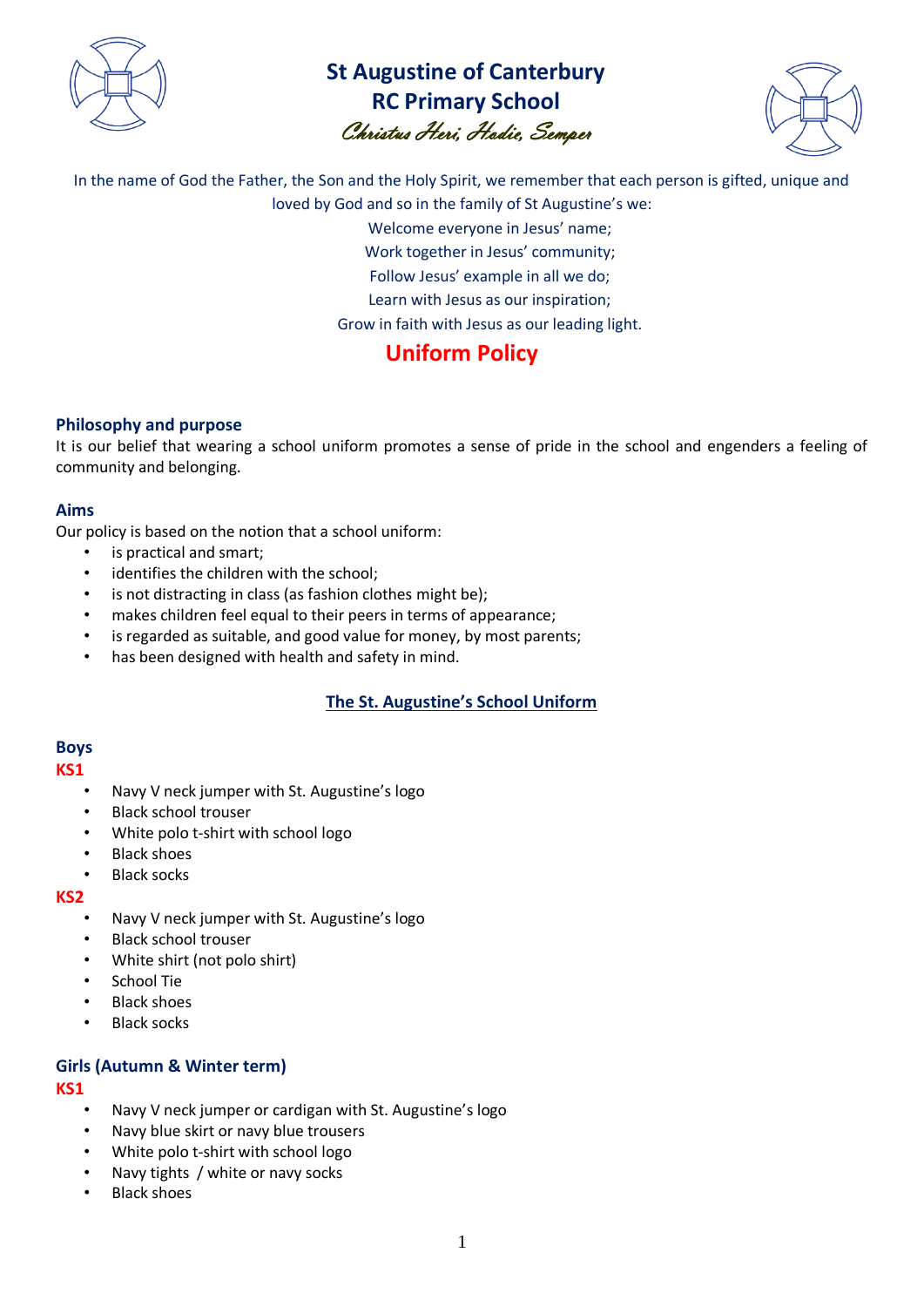# **KS2 – year 3 to 6**

- Navy V neck jumper with St. Augustine's logo
- Navy blue skirt or navy blue trousers
- White shirt (not polo shirt)
- School Tie
- Black shoes
- Navy tights / white or navy socks

# **Girls optional Summer uniform. (Summer term only)**

- Navy School cardigan with St. Augustine's logo
- Blue checked summer dress
- White or navy socks
- Black shoes

#### ONLY BLACK FOOTWEAR IS ALLOWED FOR BOYS AND GIRLS – NO BOOTS

#### **Sports uniform - indoor**

- White round neck t-shirt (plain or with school logo)
- Black PE shorts
- Black pumps

#### **Sports uniform -outdoor**

- Plain blue jogging bottoms
- Plain blue hoodie top
- Simple basic trainers

It is suggested that girls carry a spare pair of socks in their PE kit should they be wearing tights.

For extra-curricular sports clubs such as football or netball, children may bring their own suitable kit with outdoor footwear if the training takes place outside.

When swimming, junior children will need a full swimming costume (no bikini's) or swimming trunks (no Bermuda style shorts.) Children are permitted to wear goggles for swimming if there is a medical reason which has been identified in a letter from parents to school. All girls are expected to wear a swimming hat for lessons.

#### **Jewellery**

On health and safety grounds we do not allow children to wear ANY jewellery in our school.

#### **Hair**

- Pupils should be well groomed with clean hair and the whole face visible at all times. Hair should be one natural colour.
- Extreme hairstyles, including unnatural colours, hair extensions or decorative beads are not allowed.
- Severe haircuts, shaven heads (number 2 or less) and decorative designs are not allowed.
- Plain hair accessories such as a navy bobble, navy headband or clip may be worn by girls but large hair accessories such as bows or hair extensions will not be permitted. Braiding is not permitted.

#### **Nail Varnish**

Nail Varnish should not be worn by pupils at any time. If a pupil does wear varnish, they will be asked to remove with a product supplied by school. False nails are not permitted.